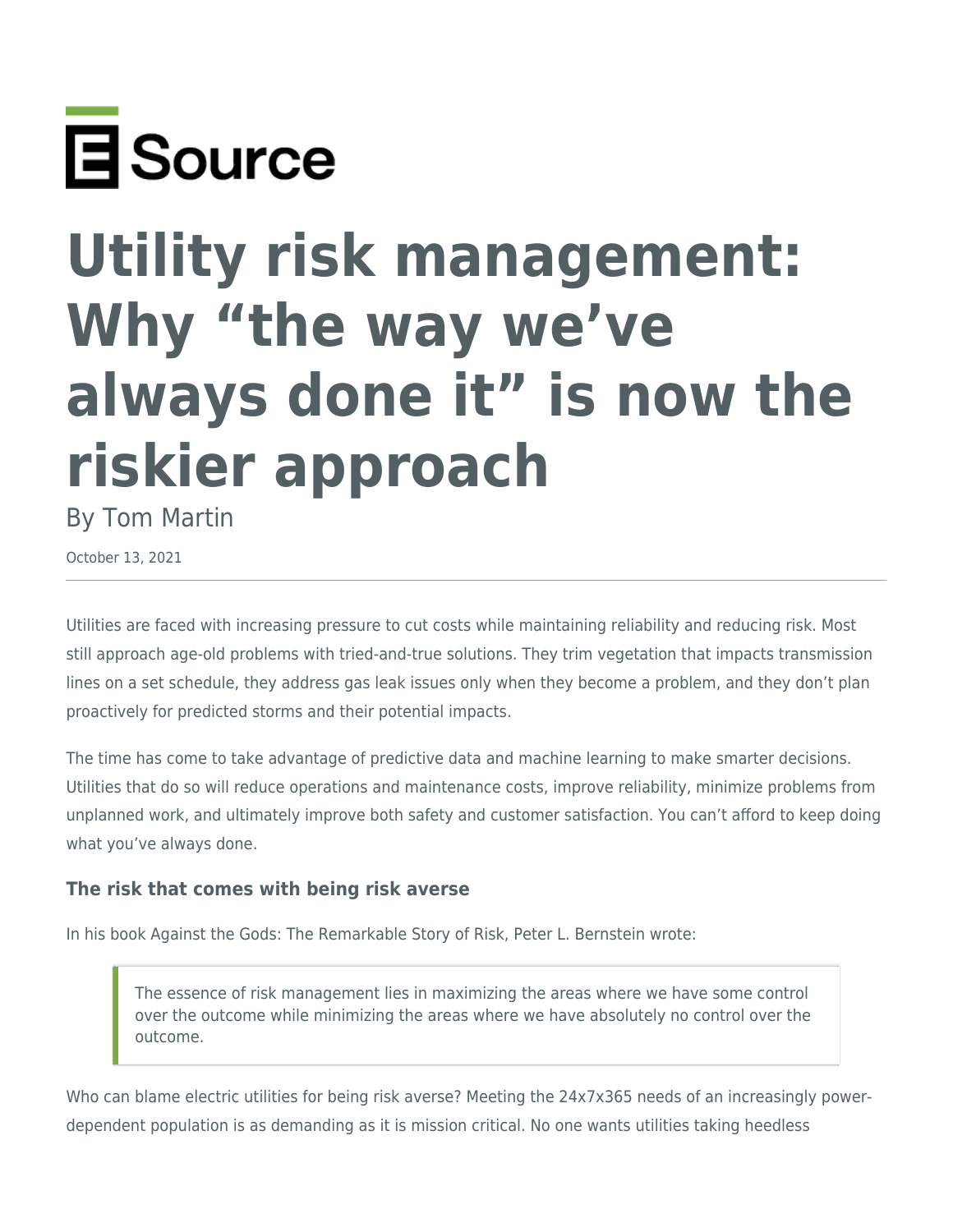chances–not customers, utility commissions, or utilities themselves.

## **Ready to take your vegetation management to the next level?**

Watch our on-demand webinar to learn how data can help enhance and optimize vegetation management processes!

#### [Watch now](https://www.esource.com/event/701221odsl/optimizing-vegetation-management-why-data-allows-us-make-better-decisions-ever)

But this aversion to risk has led to a codification of risk management approaches that don't really work that well. Doing what we've always done gets perpetuated mainly because there's perceived safety in an already accepted practice.

Well-worn, "safe" risk management approaches that may not deliver results but don't rock the boat are beginning to come under pressure due to macroenvironmental factors. Climate change, and the severe weather it's unleashing, has risk managers scrambling. Whether fires in the West or flooding in the South and East, the disruptive and damaging forces of nature are now an equal opportunity disaster waiting to happen for any utility anywhere.

## **Electric utilities can't afford to keep the lights on in every possible circumstance for every customer, and consumers aren't willing to pay what would be needed to accomplish this goal.**

Set against the reality of increasing climate risk and a bevy of other high-ticket items—including grid decarbonization and energy equity—is a practical issue: money is tight. Electric utilities can't afford all the fixes necessary to keep the lights on in every possible circumstance for every customer, and consumers aren't willing to pay what would be needed to accomplish this goal.

Which brings us back to the quote of award-winning economist, educator, and risk management specialist Peter L. Bernstein that starts this post. It essentially says, place your bets on what you can control and avoid bets on what you can't.

A simple yet direct edict. But let's be honest: do electric utilities live by it? With all due respect, we say no. But, with even more respect, we see and offer a path to yes. It's one that's proven, quick to implement, and won't break the bank.

## **Your offensive line workers can't run a four-second 40–and that's OK!**

We'll use the example of grid investment optimization with the understanding that it can stand in for any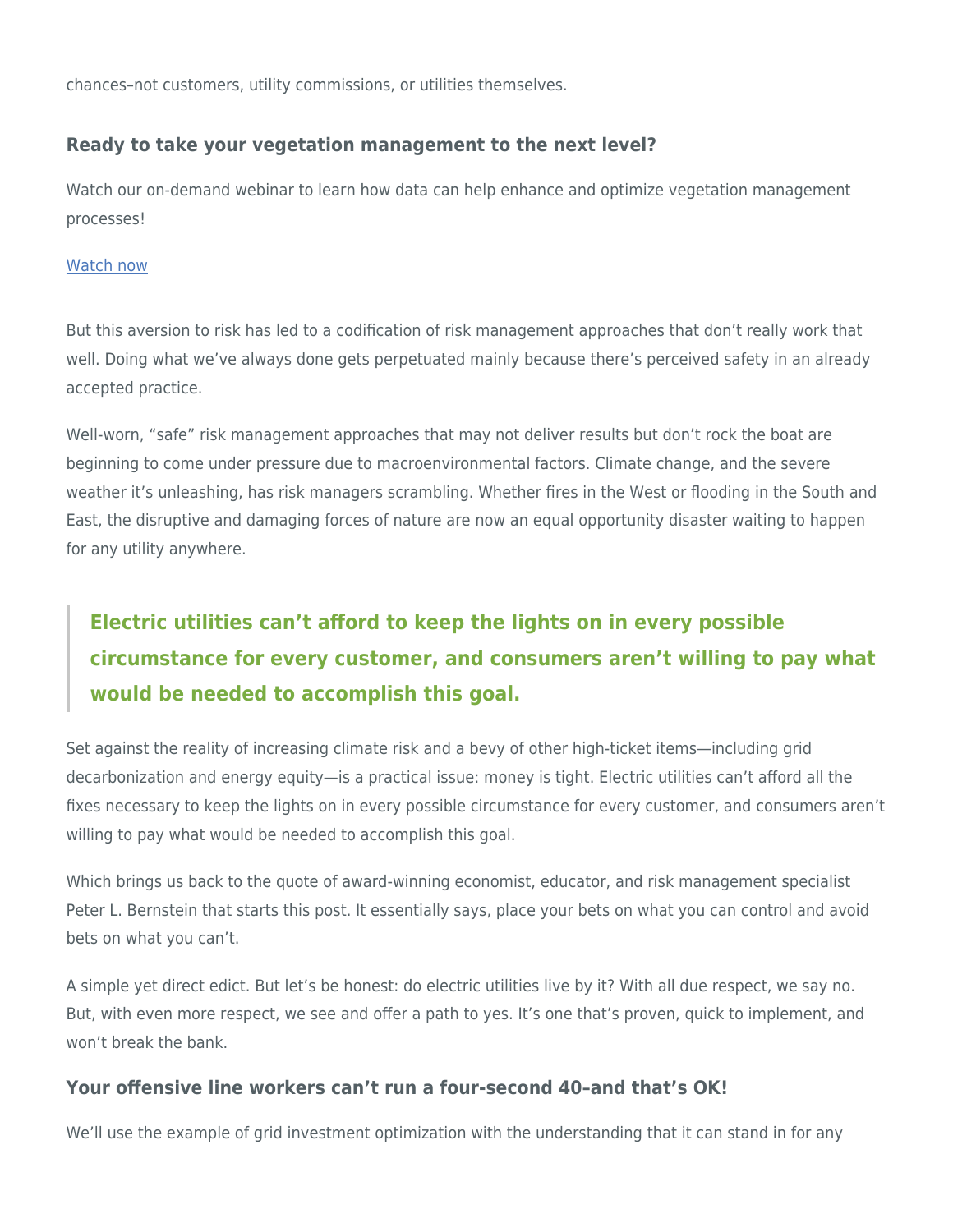number of use cases, including wildfire mitigation, vegetation management, and capital deployment for reliability improvement. Utilities today typically take one of two approaches to risk mitigation. For something like vegetation management, they may use a time-based or cadence-based approach where all parts of the system get equal treatment. Or utilities may rank order each line or circuit of a system based on outage performance. Given limited funds, those lines or circuits above the average—that is, those that experience more than the average number of outages—receive the most consideration for investment. Perfectly logical.

#### **Need a better way to manage vegetation?**

We've helped dozens of utilities use predictive data science to evolve their vegetation management operations. Learn more about E Source GridInform, our [vegetation management solution.](https://www.esource.com/701211hhhd/e-source-gridinform-vegetation-management-solution)

Except for the fact that your engineers implicitly know that these dollars aren't optimized to fix the problem. For example, some of those circuits perform the worst every year, usually because they're the longest circuits (there's more opportunity for problems to occur) or run through the most-challenging terrain, and nothing's going to change that.

Put another way, it's a little like identifying the 10 slowest runners on your football team and investing your time and effort into making them faster. The problem, however, is that these 10 players are all on your offensive line. They don't need to be faster. Yes, it might be nice if they were (it never hurts), but if your running back gained another step or two, you'd win more games.

For utilities, the equivalent of winning more games is investing in the lines or circuits that perform the worst against their true potential rather than against the system average.

Aggregating improvements across those circuits with the most potential (think Bernstein's "where we have some control over the outcome") will increase overall system performance much more than investing in overall worst performers—some of which are out of our control. Unless you consider a full rebuild, you can't change a circuit's length, so if a circuit is performing poorly solely because it's long, that may not be the optimal place to deploy capital to disproportionally improve reliability.

## **Putting AI to work**

How can utilities shift their risk management approach from a rank-order punch list of poor-performing circuits to one ranked by true potential improvement and better return on investment?

## **Every power line and circuit tell a story that can be understood more granularly, especially by AI and machine learning.**